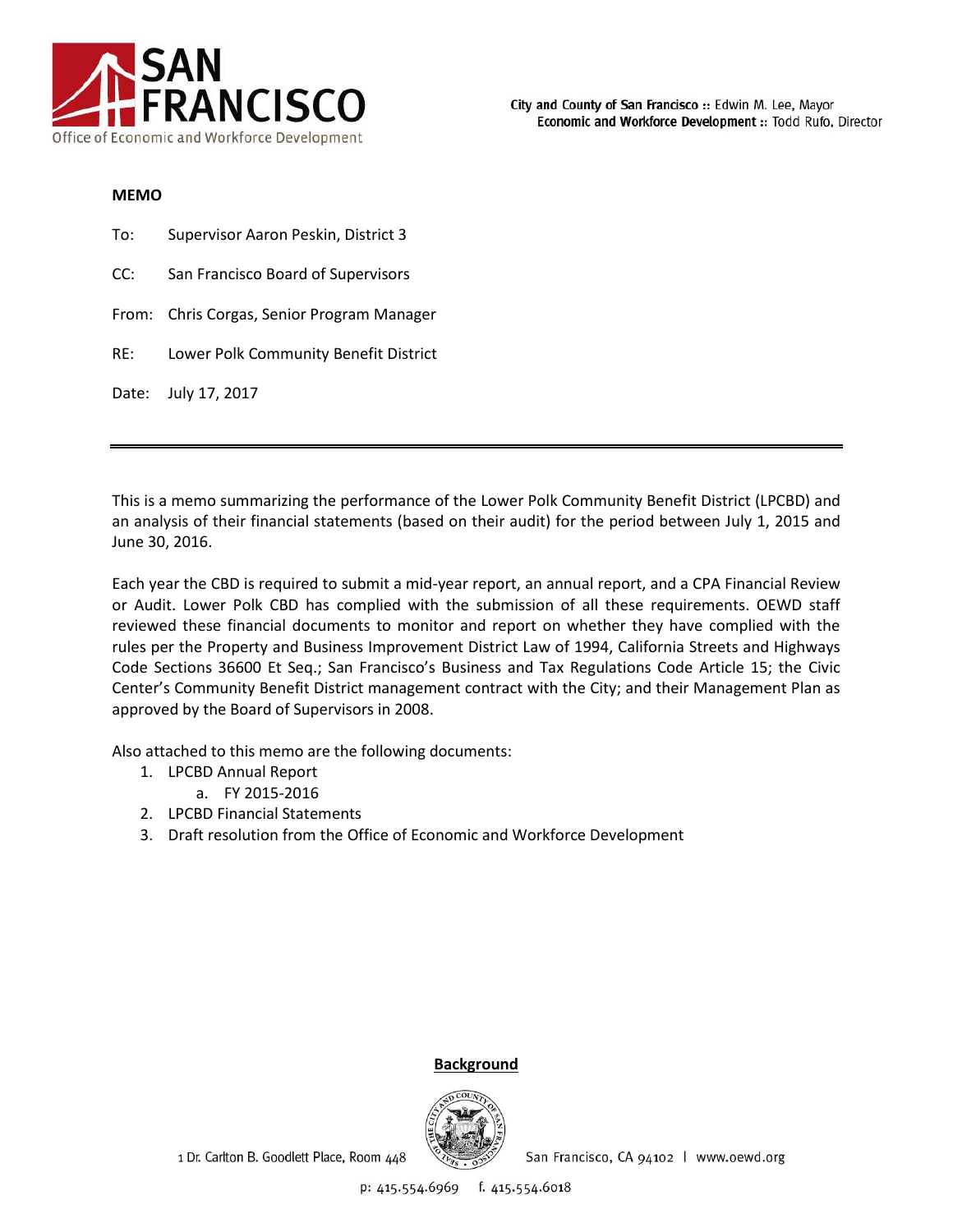The Lower Polk Community Benefit District includes 307 property-based parcels.

- July 29, 2014: the Board of Supervisors approved the resolution that established the propertybased district called the Lower Polk Community Benefit District for 8 years (Resolution # 314- 15).
- November 26, 2014: Organization formed and incorporated
- January 14, 2015: First meeting of the Board of Directors
- July 28, 2015: the Board approved the contract for the administration and management of the Lower Polk Community Benefit District (Resolution # 297-15).
- August 17, 2015: CBD received first assessment payment.
- February 23, 2016: the Board approved the FY 2014-2015 Annual Report (Resolution # 067-16).

#### **Basic Info about Lower Polk CBD**

| Year Established                       | <b>July 2014</b>                                         |
|----------------------------------------|----------------------------------------------------------|
| <b>Assessment Collection Period</b>    | FY 2014-15 to FY 2028-29 (July 1, 2014 to June 30, 2029) |
| Services Start and End Date            | January 1, 2014 - December 31, 2029                      |
| <b>Initial Estimated Annual Budget</b> | \$799,093                                                |
| <b>Fiscal Year</b>                     | July $1 -$ June 30                                       |
| <b>Executive Director</b>              | <b>Christian Martin</b>                                  |
| Name of Nonprofit Owners'              | Lower Polk Community Benefit District                    |
| Association                            |                                                          |

The current CBD website, www.lowerpolkcbd.com, includes all the pertinent information about the organization and their programs, meeting agendas, and their Management Plan.

## **Summary of Service Area Goals**

## **Cleaning, Maintenance, and Safety**

Cleaning, Maintenance, and Safety program area includes regular sidewalk sweeping, alley cleaning, refuse removal, regularly scheduled steam cleaning, pressure washing, graffiti removal, tree maintenance, and weeding. LPCBD Management Plan calls for 57% of the budget to be spent in this service area.

#### **Marketing, Streetscape Improvement, and Beautification**

Street Operations, Beautification and Order service area includes street maintenance and beautification. This service area calls for increased district marketing in order to create neighborhood identity and contribute to the economic vitality of the area. Additionally, this service area will support the district with events meant to draw visitors to the Lower Polk neighborhood throughout the year. The LPCBD Management Plan calls for 11% of the budget to be spent on this service area.

**Management and Operations**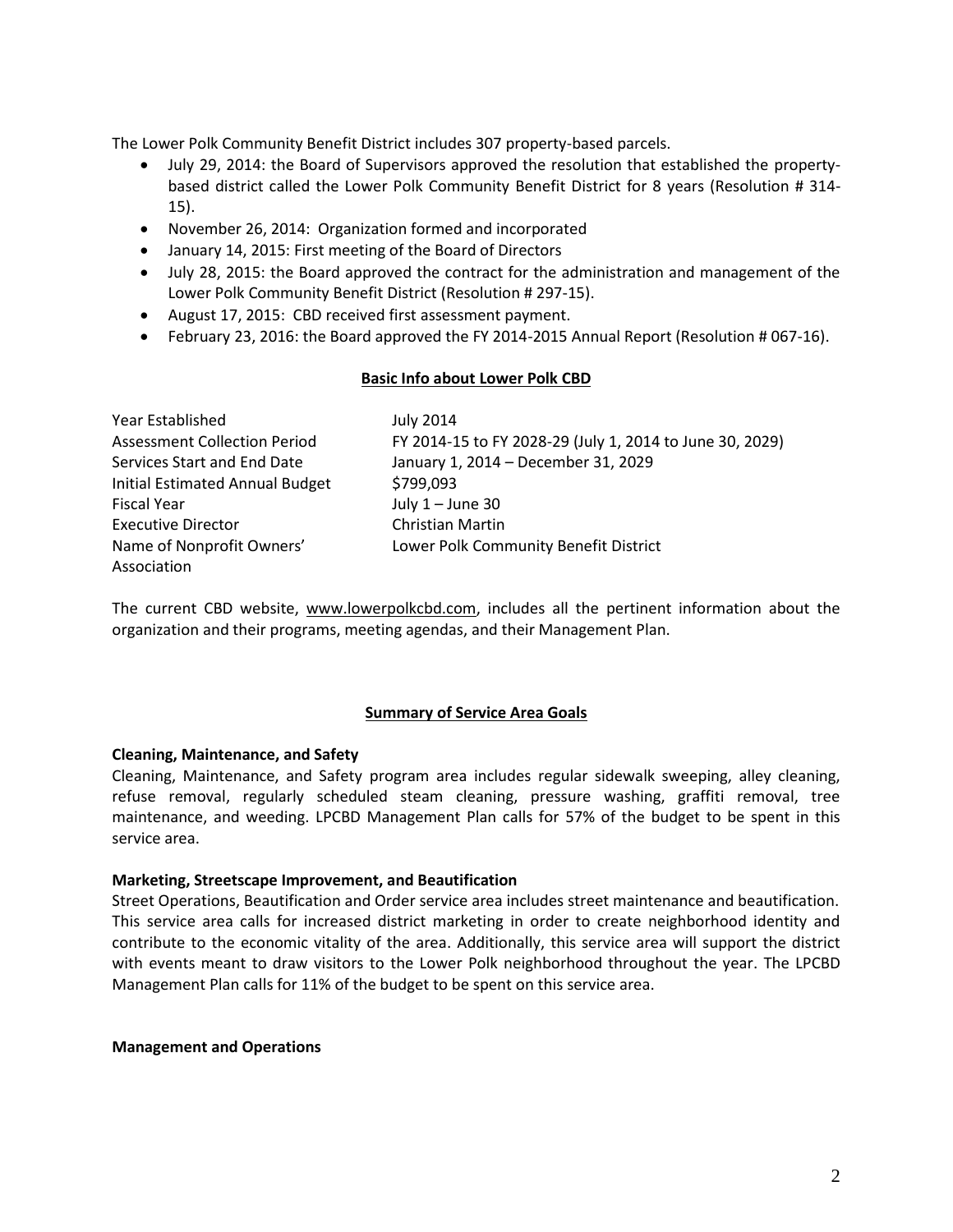The LPCBD Management Plan calls for 28% of the budget to be spent on management and operations. LPCBD is staffed by a full-time Executive Director who serves as the focal point person and advocate for Lower Polk CBD. LPCBD board has eleven (9) board members that represent the diverse property owners and businesses in the district. Notice of meetings of the CBD's Board of Directors and CBD Advisory Committees are posted to the website calendar and at the SF Main Library. All Board of Directors meetings are open to the public, and public comment is welcome. LPCBD will be forming advisory committees in FY 16-17.

## **Summary of Accomplishments, Challenges, and Delivery of Service Areas**

## **FY 2015-2016**

## **District Identity**

- **New Logo and branding established and displayed on all vehicles and equipment**
- Branded ambassador and homeless outreach staff uniforms
- Produced and sponsored special marketing events such as; Wine Walks, Art Walks,
- Staffed booth at Pride Parade distributing district information
- Produced print brochure and shopping guide

## **Street Operations, Beautification and Order (SOBO)**

- Maintenance and hospitality ambassador program established
- 300 instances of graffiti removed
- Approximately 28,500 pounds of trash removed from LPCBD public rights of way
- 705 instances of steam cleaning throughout LPCBD
- Holiday decorations installed on Polk Street
- Plant and tree installations on Polk Street
- Decorative lights installed for aesthetic and security enhancements
- 24 hour portable bathroom program established
- Sponsored daytime staffing of JC Decaux restroom near Macauley Park
- Homeless outreach program established
- Cedar Alley activation event sponsor
- 10 Dog waste stations installed in LPCBD
- Public Ashtrays/cigarette disposal stations
- Sponsored Porta-Pots for special events; SantaCon, St. Patrick's Day
- Donated \$50,000 to DPW for Fern Alley beautification

## **Administration, Organization and Corporate Operations**

- Hired a full time executive director, Christian Martin, who began work late November 2015.
- Hired office manager, 2 social service outreach workers, 7 cleaning ambassadors through maintenance contractor Streetplus Inc.
- Established administrative procedures and protocols for employees and contractors
- Hired Massoni CPA to manage financial accounting
- Secured long term office/storage space for cleaning and maintenance operations
- Human Services Agency's ITIP Program participant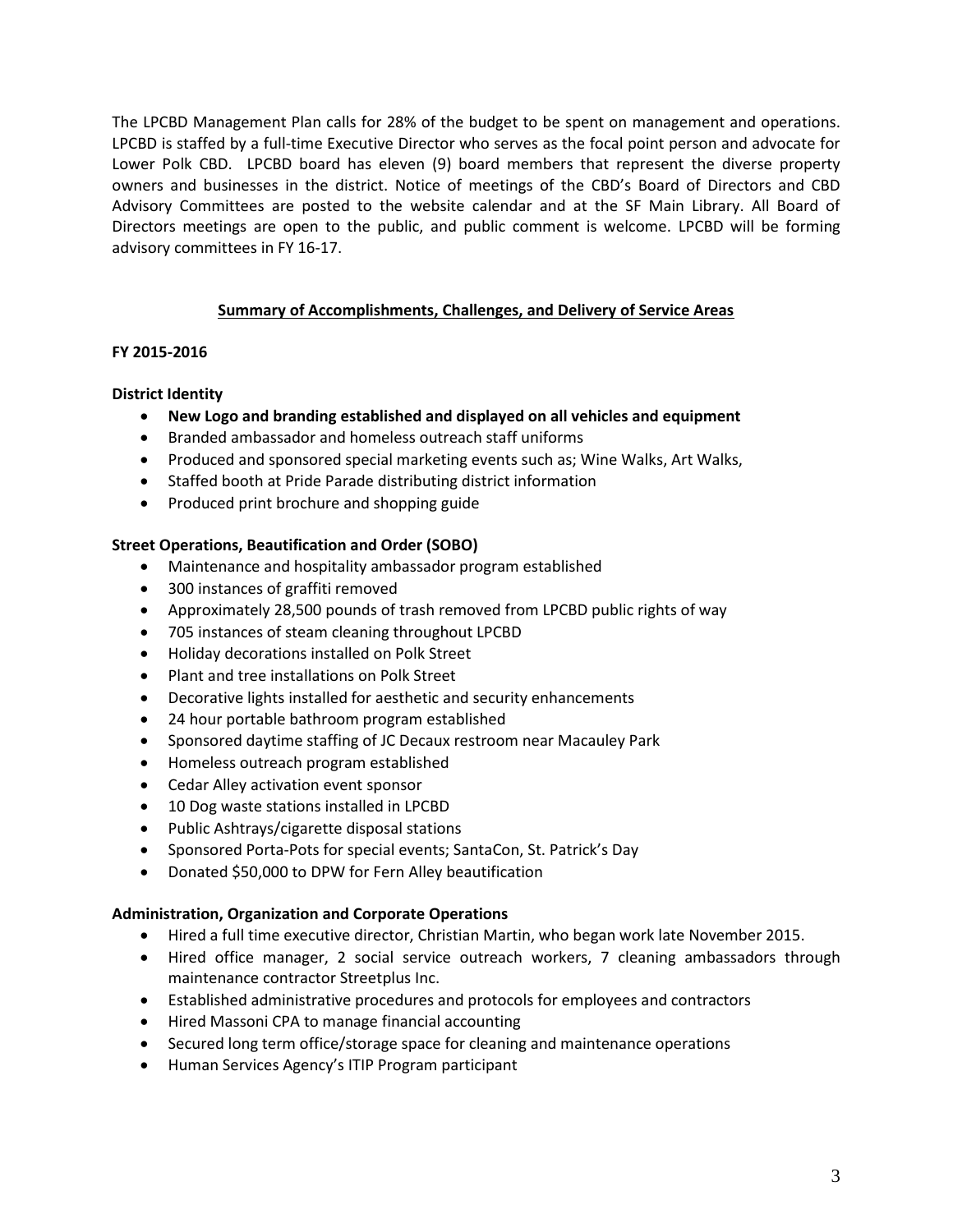- Assisted Middle Polk as fiscal sponsor for their CBD feasibility efforts.
- Joined SFMTA Business Advisory Committee for Van Ness BRT Construction

# **LPCBD Annual Budget Analysis**

## **OEWD's staff reviewed the following budget related benchmarks for LPCBD:**

- **BENCHMARK 1:** Whether the variance between the budget amounts for each service category was within 10 percentage points from the budget identified in the Management Plan *(Agreement for the Administration of the "Lower Polk Community Benefit District", Section 3.9 – Budget)*
- **BENCHMARK 2:** Whether five and fifty-five hundredths percent (5.55%) of actuals came from sources other than assessment revenue *(CA Streets & Highways Code, Section 36650(B)(6); Agreement for the Administration of the "Lower Polk Community Benefit District", Section 3.4 - Annual Reports)*
- **BENCHMARK 3:** Whether the variance between the budget amount and actual expenses within a fiscal year was within 10 percent *(Agreement for the Administration of the "Lower Polk Community Benefit District", Section 3.9 – Budget)*
- **BENCHMARK 4:** Whether LPCBD is indicating the amount of funds to be carried forward into the next fiscal year and designating projects to be spent in current fiscal year *(CA Streets & Highways Code, Section 36650(B)(5))*

## **FY 2015-2016**

**BENCHMARK 1:** Whether the variance between the budget amounts for each service category was within 10 percentage points from the budget identified in the Management Plan

| <b>Service Category</b>                                                      | <b>Management</b><br><b>Plan Budget</b> | $%$ of<br><b>Budget</b> | FY 2015-<br>2016<br><b>Budget</b> | $%$ of<br><b>Budget</b> | Variance<br>Percenta<br>ge Points |
|------------------------------------------------------------------------------|-----------------------------------------|-------------------------|-----------------------------------|-------------------------|-----------------------------------|
| Cleaning, Maintenance,<br>and Safety Program                                 | \$478,675                               | 56.58%                  | \$478,675                         | 56.58%                  | 0%                                |
| Marketing, Streetscape<br>Improvements, and<br><b>Beautification Program</b> | \$95,700                                | 11.31%                  | \$95,700                          | 11.31%                  | 0%                                |
| Management and<br><b>Operations</b>                                          | \$240,900                               | 28.47%                  | \$240,900                         | 28.47%                  | 0%                                |
| Contingency/Reserves                                                         | \$30,774.54                             | 3.64%                   | \$30,774.54                       | 3.64%                   | 0%                                |
| <b>TOTAL</b>                                                                 | \$846,049.54                            | 100.0%                  | \$846,049.54                      | 100.0%                  |                                   |

**ANALYSIS:** *LPCBD met this requirement. See tables below.*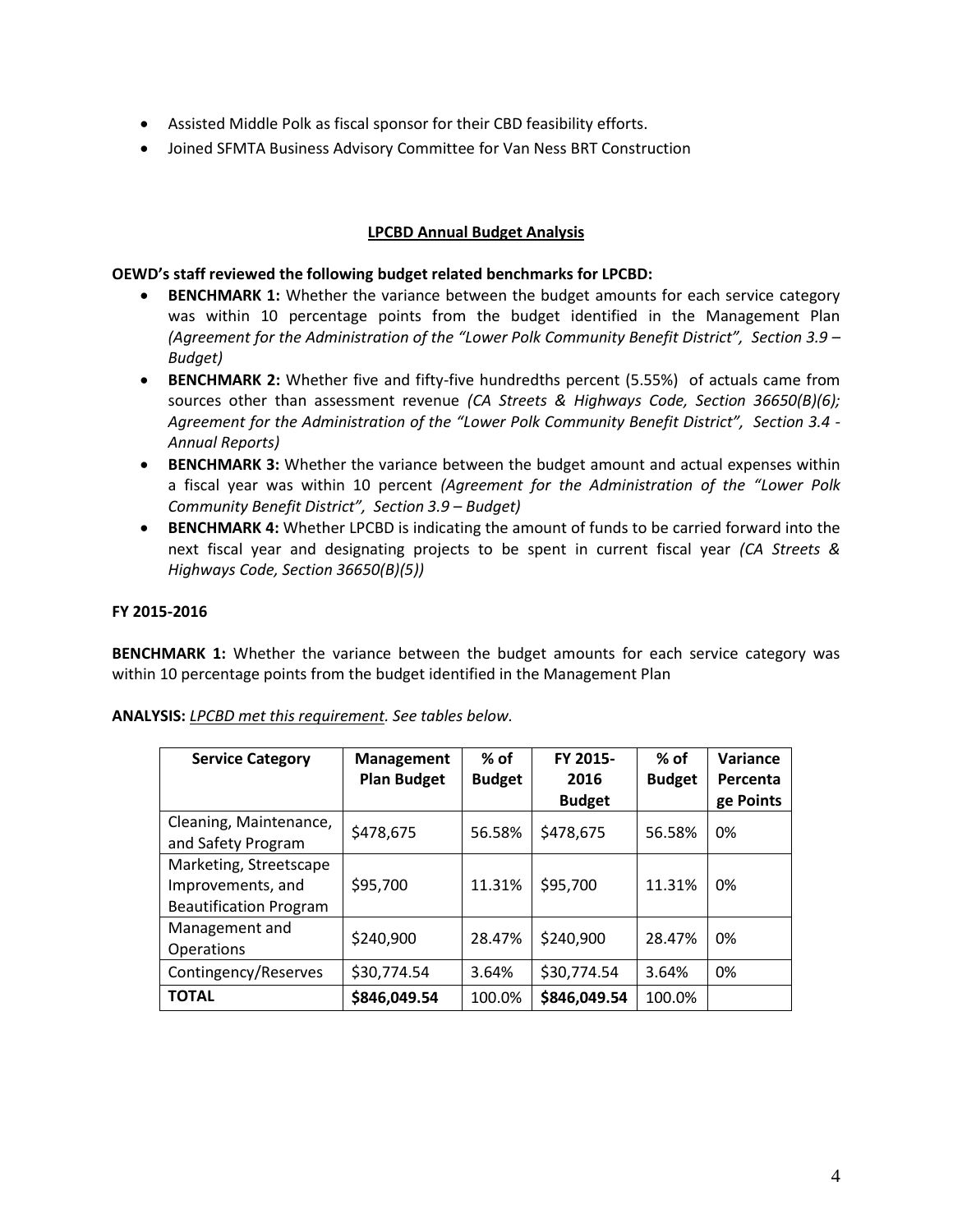**BENCHMARK 2:** Whether five and fifty-five hundredths percent (5.55%) of actuals came from sources other than assessment revenue

**ANALYSIS:** *LPCBD met this requirement. Assessment revenue was \$751,211.38 or 58.60% of actuals and non-assessment revenue was \$530,809.67 or 100% of actuals. See table below.*

| <b>Revenue Sources</b>              | FY 2015-2016   | % of Actuals |
|-------------------------------------|----------------|--------------|
|                                     | <b>Actuals</b> |              |
| <b>Special Benefit Assessments</b>  | \$751,211.38   |              |
| <b>Total assessment revenue</b>     | \$751,211.38   | 58.60%       |
| Contributions/Sponsorships          | \$785.58       | .06%         |
| Donations                           | \$529,650      | 41.31%       |
| <b>Interest Earned</b>              | \$374.09       | .03%         |
| In-kind services                    | \$0            |              |
| <b>Total non-assessment revenue</b> | \$530,809.67   | 41.40%       |
| Total                               | \$1,282,021.05 | 100%         |

**BENCHMARK 3:** Whether the variance between the budget amount and actual expenses within a fiscal year was within 10 percentage points

**ANALYSIS:** *LPCBD met this requirement. See table below.*

| <b>Service Category</b>       | FY 2015-      | $%$ of        | FY 2015-       | $%$ of        | Variance  |
|-------------------------------|---------------|---------------|----------------|---------------|-----------|
|                               | 2016          | <b>Budget</b> | 2016           | <b>Budget</b> | Percentag |
|                               | <b>Budget</b> |               | <b>Actuals</b> |               | e Points  |
| Cleaning, Maintenance,        | \$478,675     | 56.58%        | \$400,806.92   | 57.56%        | $+.98%$   |
| and Safety Program            |               |               |                |               |           |
| Marketing, Streetscape        |               |               |                |               |           |
| Improvements, and             | \$95,700      | 11.31%        | \$25,232.88    | 3.62%         | $-7.69%$  |
| <b>Beautification Program</b> |               |               |                |               |           |
| Management and                | \$240,900     | 28.47%        | \$239,597.50   | 34.41%        | +5.94%    |
| <b>Operations</b>             |               |               |                |               |           |
| Contingency/Reserves          | \$30,774.54   | 3.64%         | \$30,667.00    | 4.40%         | $+.77\%$  |
| <b>TOTAL</b>                  | \$846,049.54  | 100.0%        | \$696,304.30   | 100%          |           |

**BENCHMARK 4:** Whether LPCBD is indicating the amount of funds to be carried forward into the next fiscal year and designating projects to be spent in current fiscal year